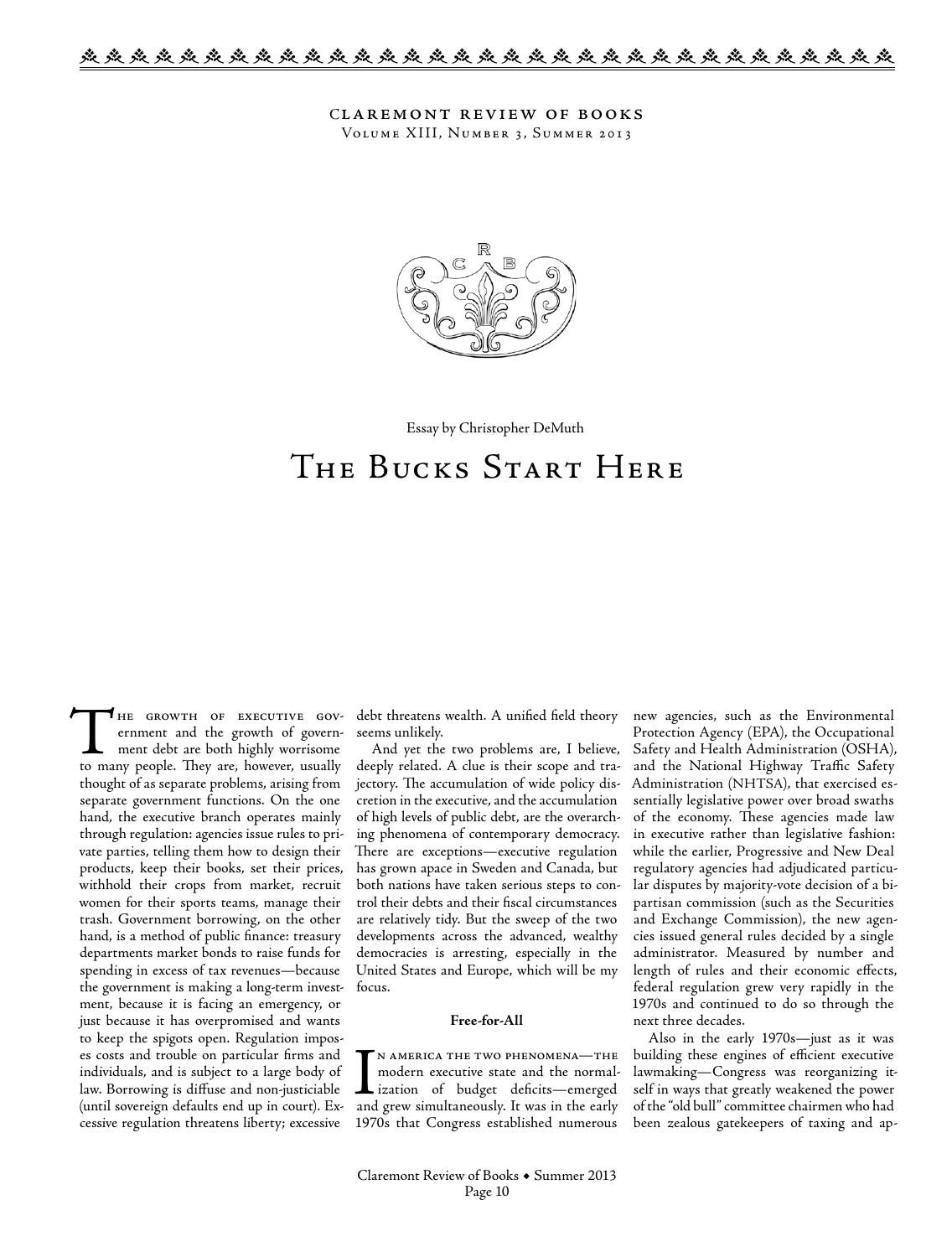propriations. Thereafter, decision-making on spending and budgeting became something of a free-for-all, and Congress became less able to counter the spending ambitions of presidents. In the 1960s, annual deficits averaged 4% of federal spending and 0.8% of GDP, and public debt fell from 45% of GDP (still reflecting World War II debts) to 28%. In the 1970s, deficits doubled to 10% of spending and 2% of GDP and the debt stayed about the same. In the 1980s, deficits grew to 18% of spending and 4% of GDP and overtook economic growth—by 1990, the debt was back to 45% of GDP. For fiscal year 2012, the deficit was 35% of spending and 9% of GDP, and the debt was 77% of GDP.

Among the nations of Europe, executive growth and borrowing growth came a bit later and with greater variation. And, for a time, the simultaneity was masked. The E.U. transferred ample portions of lawmaking from national legislatures to pan-European administrative agencies centered in Brussels, but also seemed to be imposing strict budget discipline on member states—until it emerged that everyone had been fudging their fiscal accounts and that poorer nations had been borrowing extravagantly on the credit of richer nations.

Then, following the financial collapse of 2008, the transatlantic patterns converged. On both continents, practices that had been developing slowly in relatively stable times suddenly—with the stimulus of crisis—fluoresced.

In the United States, the George W. Bush Administration and the nominally independent Federal Reserve Board merged policymaking, appropriated hundreds of billions of dollars without congressional involvement, and stretched statutory authorities as they saw fit in order to rescue some insolvent businesses, but not others. Congress's response to these usurpations, in the Dodd-Frank Act, was to codify and extend the autonomous powers of the executive branch and the Fed beyond anything seen before. Procedures for congressional budgeting were effectively suspended. Annual deficits more than tripled.

In Europe, too, the first responders were the political executives and central bankers. National legislatures became handmaidens to the joint decisions of the European Central Bank and a few heads of government (actually two—those of Germany and France). Insolvent nations as well as banks were bailed out through serial summitry—20 emergency E.U. summit meetings in 2009–2012. At each conclave, heads of government would abandon solemn treaty obligations and adamant pledges, replacing them with new adamant pledges that would, in turn, be

rendered inoperative before or at their subsequent get-together. The German *Bundestag* underwrote the pledges with financial commitments that everyone had thought constitutionally impossible up to the moment they were made.

In America, regulatory insouciance and freewheeling finance have become precedents for normal times. Obamacare, like Dodd-Frank, is essentially an executive empowerment statute. President Obama has gone further, suspending Obamacare's employer health insurance mandate, waiving welfare work requirements, and flouting statutory requirements in other areas far removed from his inherent foreign policy prerogatives. With government debt on a collision course with reality, both political parties are committed to continuing deficit spending at levels that would have been considered out of the question a few decades ago.

### **Future Burdens**

S GOLDFINGER SAID TO JAMES BOND:<br>
"Once is happenstance, twice is coin-<br>
cidence, three times is enemy action."<br>
But we have more to go on than that. because "Once is happenstance, twice is coincidence, three times is enemy action." But we have more to go on than that, because debt and regulation, although operational strangers, are political kin. Both are legitimate government functions that have come to be used to elide established norms of public finance and democratic accountability. Broad regulatory delegation permits legislators to vote for clean air, sound banking, and other good things while leaving it to the agencies to navigate the shoals of achieving the statutory goals. The costs of regulatory directives are borne within the private sector—manifested not as taxes but rather as higher prices charged by regulated firms. Borrowing is a complementary means of taxation evasion: elected officials provide constituents with higher levels of spending than of taxes to pay for the spending, leaving the difference to be paid in the future by nonvoting younger and future generations. (The future payments may take the form of higher taxes, lower spending, currency inflation, or bond defaults.)

Now, stoplights were not invented as a means to excuse politicians from imposing taxes to pay drivers to stop at busy intersections. Highway bonds are not devices for pandering to today's electorate. But modern government operates radically beyond those margins. It employs regulation as a substitute for overt taxing and as a means of achieving policies that could not survive legislative roll calls, a current example being EPA's effort to regulate greenhouse gases following Congress's declining to do so after considered

debate. Modern government also borrows far beyond any plausible level of investment spending. The growth of deficit spending since 1970 (federal borrowing is now about 35% of its spending) has been concurrent with the growth of spending on entitlements and other "transfer payments" that are current consumption rather than investment.

Two American developments provide striking evidence that delegation and debt have become coordinate mechanisms of legislative abnegation. The first is delegation of outright taxing authority to the executive—primarily to regulatory agencies. This practice began, right on schedule, in the early 1970s. The Supreme Court resisted when it first considered the matter in 1974, in the context of a statute that clearly authorized fees for services rendered (such as license fees and entrance fees at national parks) but was being used to lay broad taxes unrelated to any immediate service or action. The Court noted that taxation is inherently a legislative matter, and is explicitly assigned by the Constitution to the Congress. But also, and apparently decisively, the Justices assumed that Congress could never have intended to give away the lynchpin of its constitutional power. Yet Congress persisted in doing precisely that, and in 1989 the Supreme Court acquiesced.

Today, several regulatory agencies are funded substantially or entirely by their own discretionary taxes rather than congressional appropriations. These agencies are autonomous special-purpose national governments, and they set and collect taxes in businesslike fashion, without legislative fuss and bother. The Federal Communications Commission, whose annual operating expenses of \$347 million are funded by payments from the firms it regulates, also runs a \$9 billion grant program to subsidize certain internet customers, financed by a separate tax on the revenues of telecommunications firms. The commission adjusts the tax rate every three months to keep pace with its spending—for the first three quarters of 2013 the rates were in the range of 15-16% (on sales mind you, not earnings). Our newest regulator of independent means is the Dodd-Frank Act's Financial Consumer Protection Bureau, which receives an automatic share of the annual profits of the Federal Reserve banks—that share is \$450 million for the current year.

The second development is the integration of regulation and debt-financed consumption. Regulatory finance is naturally intratemporal. That is, regulatory mandates can require specified parties to make current expenditures for the benefit of others or the general public but, unlike deficit spending, mandates cannot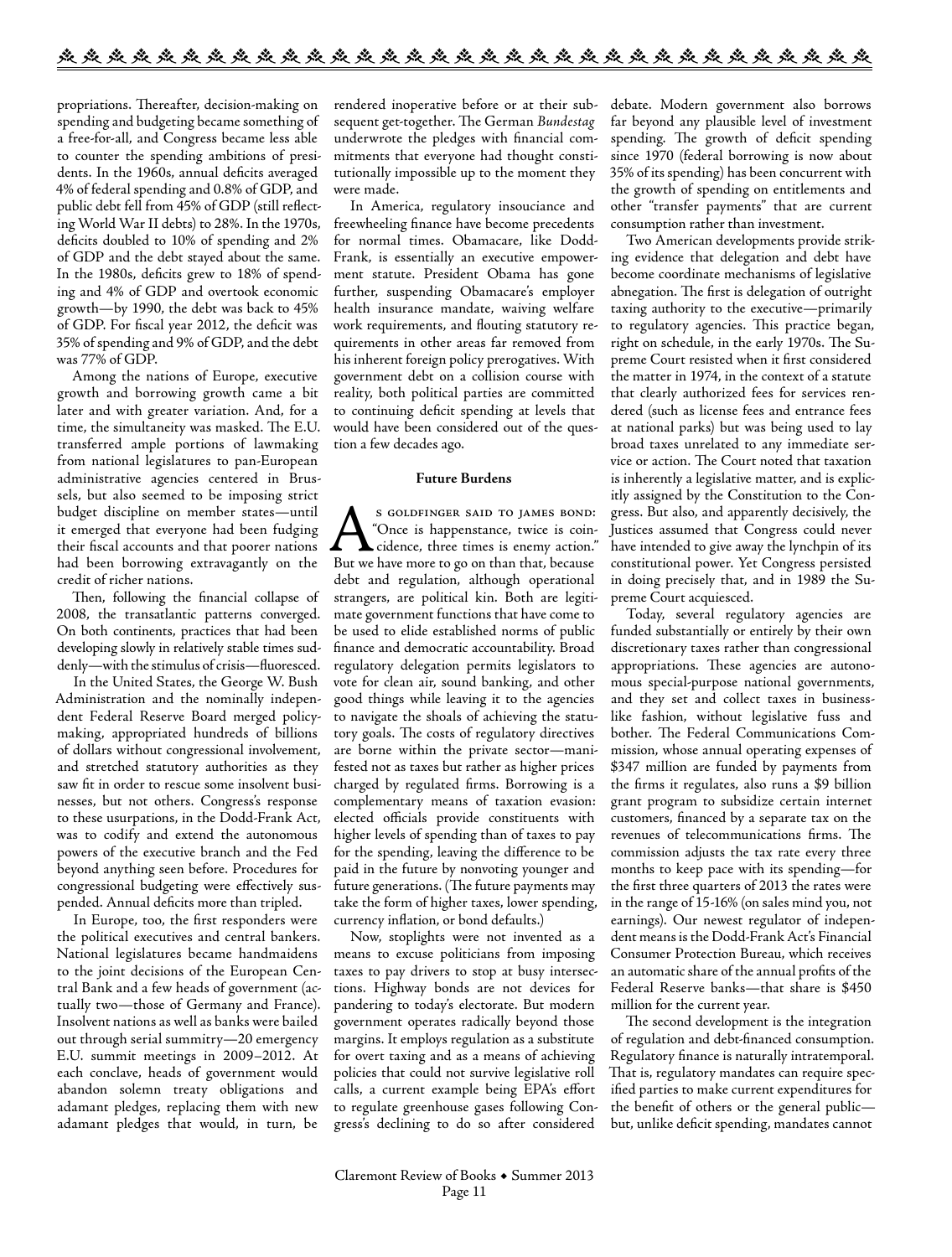shift the burden of today's benefits to unspecified parties in the future. This seemingly intrinsic limitation was breached in the decade before the financial collapse of 2008. Federal regulators obliged banks to severely degrade traditional mortgage lending requirements, and simultaneously required the governmentsponsored mortgage underwriters, Fannie Mae and Freddie Mac, to support and securitize the resulting flood of "nonprime" mortgages. The result was several trillion dollars of very poorly secured mortgage credit, provided to amazed and gratified recipients with all the efficiency and profit-seeking ardor of private markets. The millions of substandard mortgages were vastly beyond what a Washington bureaucracy could have dispensed in non-geologic time, and their underwriting risks were vastly beyond what Congress could have appropriated in the light of day on the government's own credit. The innovation fused the powers of (a) regulatory conscription of private markets, (b) opaque and unconstrained public finance, and (c) unsustainable debtfinanced consumption—thereby compounding and accelerating their dangers. The 2008 financial collapse was a sovereign debt crisis in its American origins as well as in its European sequelae.

### **New Technologies**

THESE PATTERNS OF TIMING AND FUNC-<br>tion cry out for an animating heuristic,<br>and I have one. I believe that execu-<br>tive government and over-indebted governtion cry out for an animating heuristic, and I have one. I believe that executive government and over-indebted government have arisen simultaneously as a result of rising affluence and technological mastery. These developments, wonderful in themselves, have transformed our politics and government (along with much else) in surprising ways, and we have yet to assimilate them to the proper conduct of public affairs. The explanation applies to all of the rich, advanced democracies, but the American example is most pronounced.

Effective political action requires three basic resources: 1) discretionary time; 2) the ability to acquire, assimilate, and communicate information; and 3) the skills of argument and persuasion. For most of history these resources were scarce and confined to elites. In our wealthy, highly educated, predominantly middle-class societies, however, they have become abundant and widely shared. And they have been powerfully augmented, in the last half-century, by new technologies—of mass communication and rapid transportation; of information gathering, storage, and manipulation now instantly available to every office, home, and pocketbook in the land; and of endlessly reticulated networks of specialized interpersonal communication that have supercharged the human proclivity for affinity-grouping. Voilà we find ourselves in a world where the slightest cause or interest can easily organize its own advocacy group, and where the greenest backbench legislator can easily set up shop as a policy entrepreneur. It is a world where the old hierarchies of political party and Congress have been swept aside; where the old civic triumvirate of commerce, labor, and church has been displaced by thousands of particularized interest groups; and where politics has become, in the late James Q. Wilson's term, "atomized."

Alexis de Tocqueville nailed the American character: democratic, individualistic, adept at voluntary association, devoted more to equality than liberty, a devotion that grows more pronounced over time. These attributes probably explain why political atomization has proceeded further in the United States than in Europe, but it is high affluence and instantaneous interconnectedness that have unlocked their potential. The thousands of

# Obamacare, like Dodd-Frank, is essentially an executive empowerment statute.

discrete causes that press upon government and public opinion 24/7 would have been simply infeasible 50 years ago. Michael Barone has shown how the nominating convention—the locus of power of traditional political parties—was an artifact of high costs of transportation and communications. As those costs have fallen, deal-making has become continuous and decentralized and the quadrennial presidential conventions have become mere messaging events. Norman Ornstein and Thomas Mann, in their book *The Broken Branch* (2006), lament that members of Congress no longer live in Washington and socialize with one another and their families, and so have lost all sense of institutional solidarity. But 50 years ago only a few legislators from mid-Atlantic states could possibly get home for the weekend. Now they all can, and because they can they must, lest they face an Election Day challenger who promises to stay in closer touch with the voters. As a result, the House and Senate convene in official sessions only three or four days a week.

The individualistic, egalitarian American spirit has certainly played a role in the democratization of Congress's decision structure and the weakening of its seniority system. But, again, the key change was that members were acquiring the means and incentives to advance their careers without needing to inch patiently up the congressional hierarchy. The power structure was standing arbitrarily in their way, and was a bottleneck to the profusion of policy initiatives now clamoring for attention.

As Congress became more porous and responsive to outside importuning, it quickly ran up against the practical limits of legislative action—some of them inherent (decision by committees, representation of diverse and conflicting interests and regions), others added by the U.S. Constitution (bicameralism, power-sharing with an independent president). Indeed, the old leadership hierarchies had been intended to compensate for these limitations—and so, as the hierarchies lost their grip, the limitations became more pronounced. The solution was delegation of lawmaking to specialized agencies that had many fewer internal conflicts and that could be multiplied in number without limit.

The executive was well prepared for the handoff. The hierarchical agency is superior to the legislature at gathering, analyzing, and deploying information; at managing specialized constituencies; and at making high-volume policy decisions and fine-tuning them over time. New communications technologies have amplified those advantages. Go to legislators' websites and you find autobiographies, speeches, spouses' favorite recipes, highly rhetorical policy pronouncements, and Triumphs in Constituent Service. Go to agency websites and you find concrete, usable information issue analyses, policy explanations, rulemaking proposals, enforcement actions, court decisions, data—usually presented with only a modicum of promotional bombast. Increasingly, rulemaking proceedings are conducted by e-mail, and many important policies are forged through ad hoc networking with no legal proceedings at all.

Atop the confederation of executive agencies sits the chief executive and his immediate staff, who have been the greatest beneficiaries of the new technologies of government. The president (or prime minister) monitors and directs the activities of hundreds of agencies in real time from a single locus of authority. As much as statutes and administrative law, central political direction now sways agency regulation. Important political debates have been transformed and simplified into personal dramas played out on the national airwaves—where the president speaks with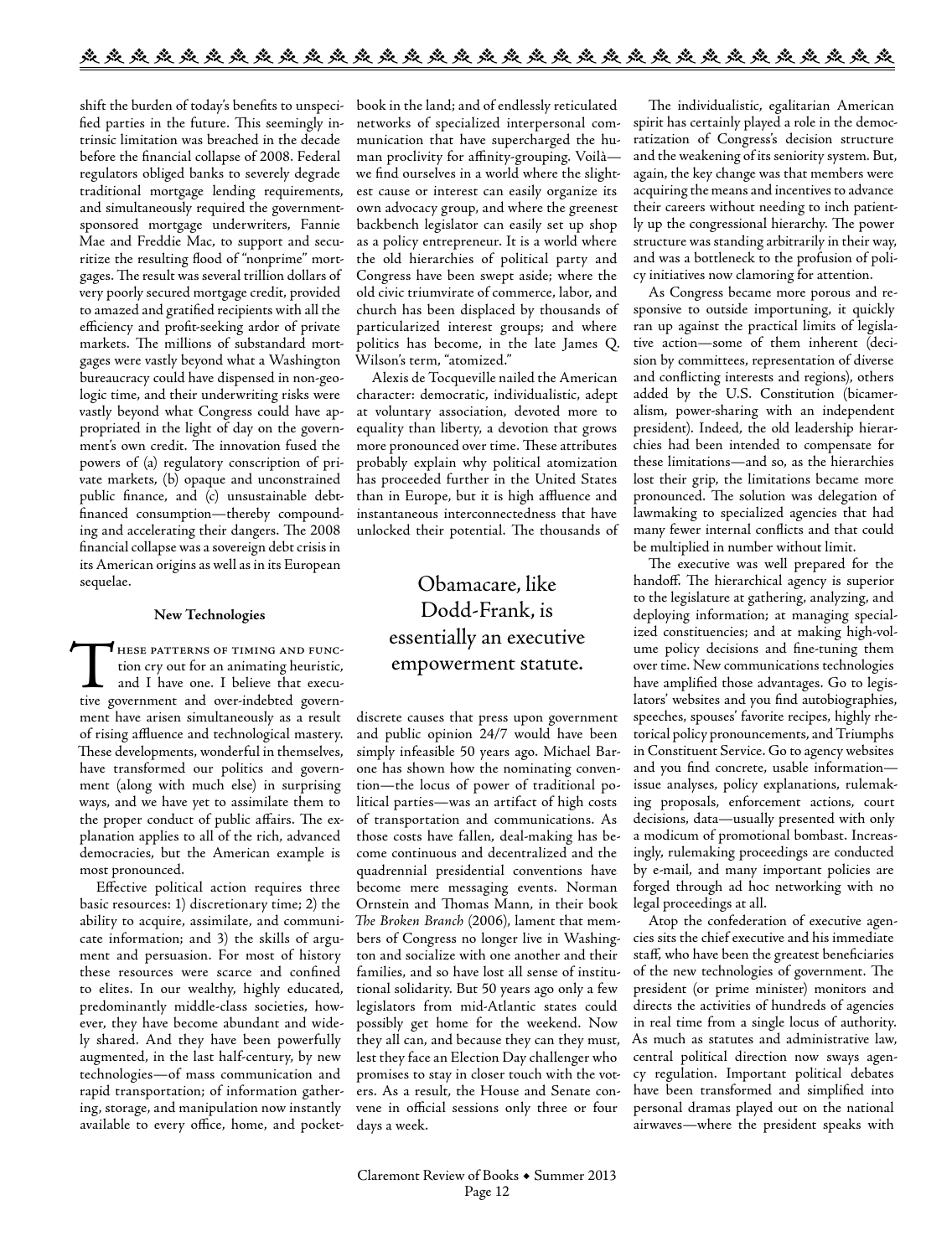single-minded clarity and purpose while legislative leaders hesitate and equivocate under the watchful eyes of jealous peers. Most of all, technology has magnified the president's ability to act swiftly in response to every new exigency large and small, altering the facts on the ground while others wait to be briefed and to hash out their responses.

The unbounded executive has proven to be an instrument of unbounded debt. Legislators add relatively small pork barrel items to spending bills in the dark of night, and are embarrassed when they are exposed. All the while, right out under the media klieg lights, presidents and prime ministers are the dynamos for heroic exertions with gargantuan price tags—wars and other foreign interventions, new and expanded entitlement programs, stimulus packages, financial bailouts, Marshall Plans for energy independence or cancer eradication, pan-European fiscal union. The collapse of fiscal discipline in the U.S. Congress has opened the way to greater penny-ante hometown spending to be sure but also to greater executive supremacy over cosmic spending and borrowing. The latest development—the fusion of executive politics and central banking—has made it even easier to undertake expansive new projects without commensurately expansive immediate taxation. President Obama offered a vivid illustration of the executive perspective when he acknowledged that as a senator he had opposed a debt increase because it would unfairly burden our children and grandchildren, but that as president he had come to a larger view of the matter.

#### **More Consumption**

Affluence and technology have propelled spending and debt in another way: by making politics not only more democratic but also more consumerist. As societies become prosperous, educated, and middle-class, large numbers of citizens acquire a degree of discretionary income, begetting the taste for higher levels of goods and services and for lifestyle and leisure pursuits. Reflecting these elevated circumstances, politics becomes less about production and more about consumption. The regulatory agencies of the New Deal and Progressive eras were mostly concerned with the organization of production—railroads, airlines, banking, broadcasting. They mainly served to cartelize industries for the benefit of producers at the expense of consumers, through controls over prices and market entry that involved implicit economic transfers and opportunity costs but few outright expenditures. From 1970 onward, the producer

cartels were systematically abolished and supplanted by programs concerned mainly with consumption and personal well-being health and safety, environmental quality, and "consumer protection" in a variety of fields. In these areas, regulation came to mandate private expenditures of hundreds of millions of dollars, and off-budget, insalient taxation became standard practice. Following the 2008 financial collapse, which had been caused in substantial part by government promotion of incontinent debt-financed consumption, the Obama Administration's flagship regulatory proposal was for yet another consumer protection agency.

Similarly, the composition of direct federal spending has shifted from production to consumption. Until the early 1970s, spending was primarily for defense, infrastructure, agriculture, economic development, and police and courts and other public goods. Thereafter it shifted increasingly to in-kind transfer payments to individuals for health care, retirement income, unemployment support, food and housing, and other largely private goods. The difficulty, from the standpoint of budget discipline, is that spending on production is limited by available opportunities, while spending on consumption is open-ended. At any point in time, there are only so many highways, harbors, battleships, wars, and schools for which a reasonable case can be made. But consumption is subjective and elastic, and the possibilities for increasing the kind, level, quality, and availability of benefits are practically unlimited. That is the ultimate source of today's debt predicament. More borrowing for more consumption has no natural stopping point short of implosion. Eventually, public debt grows high enough to palpably suppress economic performance in the here-and-now. Sustained high unemployment may refocus political attention for a time on the fundamentals of production but even this seems to be changing, as President Obama, in his first term, successfully devoted himself to expanding health care entitlements in the midst of serious unemployment and plummeting workforce participation. Eventually, additional credit is simply unavailable at affordable interest rates, forcing loan defaults and wrenching fiscal consolidations. Several European governments and American states and cities have now arrived at these endpoints.

### **Institutional Reform**

SEING EXECUTIVE SUPREMACY AND UNSUSTAINED AND MISLICIAL CONTROLLER CONTROLLER AND unsustainable debt as closely connected problems helps us to look for

solutions. For starters, it is a useful corrective to the thesis, advanced by Eric Posner and Adrian Vermeule in *The Executive Unbound: After the Madisonian Republic* (2010) that public opinion, energized by modern communications, is a better check on executive power than the old separation-of-powers scheme ever was. Funding consumption with large-scale borrowing and regulatory taxation confuses popular understanding therein lies its political potency. The practices convert public opinion into a cheering squad for expansive government and expansive executive discretion. Deficit spending has unquestionably become a serious problem, not just a matter of executive versus legislative prerogatives. As budget experts John F. Cogan, W. Mark Crain, and Timothy J. Muris have shown, U.S. deficits have been systematically lower during periods when Congress was centrally organized and able to play the separation-of-powers game effectively.

These considerations suggest that we focus on institutional reform. Although public opinion undoubtedly shapes political institutions, it is also the case that institutions shape opinion and expectations. That high affluence and high technology have led to unhealthy political practices does not mean that those practices are irremediable. A trend is not a law of nature. Abundance has fostered but does not necessitate heavy government borrowing; information technology has fostered but does not necessitate centralizing government authority in a single individual. We have gradually learned, and are still learning, how to contain the dangers of airplanes, automobiles, television, and the internet while taking full advantage of their benefits. The same process of learning, adaptation, and mastery should be possible in politics. At least it's worth a try—beginning with the reconstruction of a serviceable balance of power within our constitutional structure.

I am a great proponent of increased legal restraints on executive expansionism, such as a judicially enforced cost-benefit test for regulations and a revival of constitutional limits on congressional delegation of legislative and taxing responsibilities. In *The Upside-Down Constitution* (2012), Michael Greve of George Mason University Law School has vouchsafed a brilliant argument for recovering the Constitution's several explicit provisions that assume and enforce real federalism—undiluted policy competition between the state and federal governments and among the states. May the Greve program advance from the law schools to the